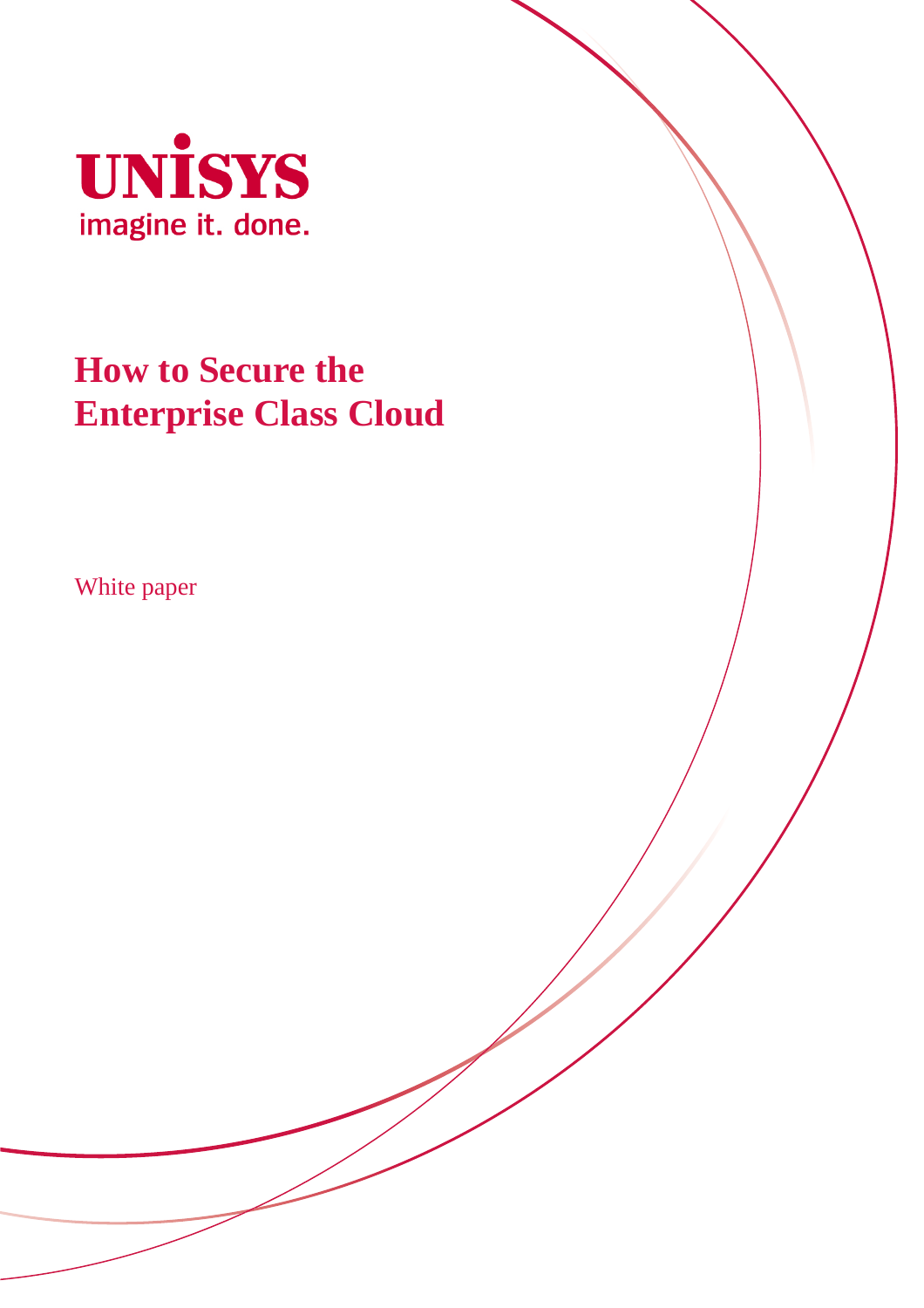We are constantly bombarded with articles and presentations about the security risks in cloud computing and why organisations need to be concerned about them as they consider a move. The truth is that organisations do need to be concerned about security, but they needn't be paralysed by fear.

In fact, the heightened concern we're seeing has actually become a spur to action and has begun to drive cloud security to a whole new level. Large enterprises have by and large not yet taken the leap into the cloud – concerned about the ability to secure and protect the confidential and valuable data as it passes through "the cloud".

**Paul Allen, practice director, data centre transformation, Unisys Asia-Pacific,**

confirms that security in the cloud is a legitimate concern and outlines the steps enterprises need to follow to secure the enterprise class cloud.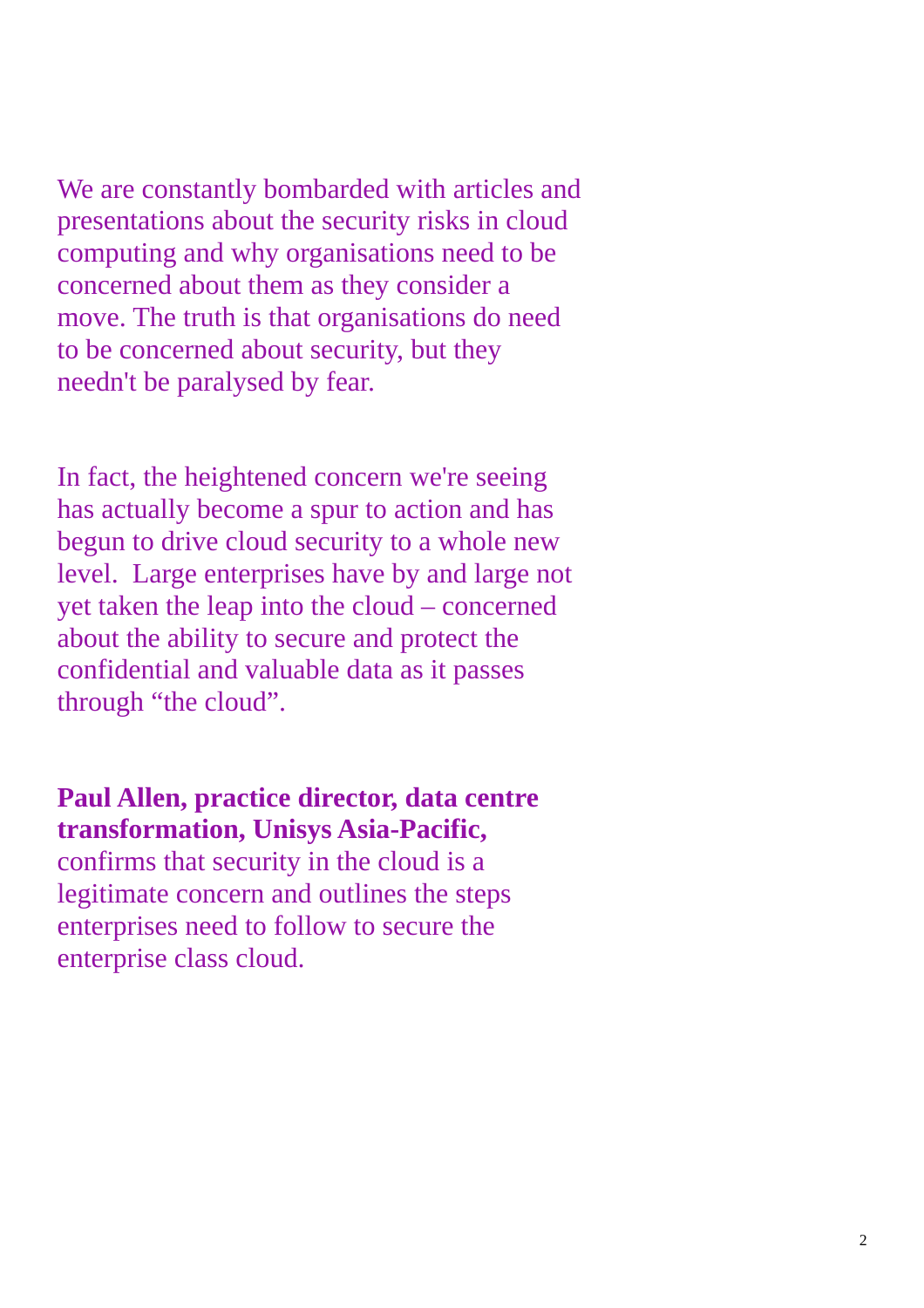Security is a permissible concern in a cloud environment since sensitive customer and enterprise data is frequently shared and accessed through the cloud. It is the foremost consideration in a Government cloud, where mission critical defence and intelligence data is exchanged. And it's true that there are some cloud security challenges. So why should you worry about them?

Let's first remember that cloud computing, by definition, means that you are sharing a computing resource with other users. We should also remember that most conventional business applications contain sensitive data, such as customer, patient, employee, financial, or other proprietary information that must be guarded and protected. Unlike conventional computing, where we can control the entire infrastructure within our own firewalls, and where we can lock down data in controlled means, a shared cloud resource must also be secured to be able to meet most security compliance requirements.

Small business has led the way in adopting the cloud based approach for the delivery of IT infrastructure, applications and services. However, while many enterprises are interested, data security concerns hold them back from handing over responsibility for their data and networks to a third-party.

In a recent poll<sup>1</sup> conducted by Unisys, more than half (51%) of respondents identified security and data privacy concerns as the major barriers to the adoption of cloud computing services.

This is a reasonable – and valid – reaction. Enterprises want to be reassured that their data will be secured from other enterprises that are also using the public cloud or sharing facilities in multi-tenant environments as well as protecting data from being hacked while it transits the internet.

Organisations keep highly sensitive customer data and business rules in enterprise resource planning (ERP) systems and other key applications. They have spent years building walls to protect this vital information, so it's understandable if they don't yet trust the internet as a delivery mechanism under a cloud model.

While they are starting to move non-critical applications with in-built security, such as email, to the cloud, they

baulk at the opportunity to unleash applications from behind their corporate firewall onto the web. That's why an enterprise that is looking to reap the cost saving and flexibility benefits of the cloud delivery model must seek a service provider that takes security as seriously as they do. An SMB solution won't meet the grade. A cloud solution for the enterprise must be designed for the enterprise user – in order to protect and support mission critical applications.

Therefore, the qualities to look for in a cloud solution designed for the needs of the enterprise are:

- Security and isolation of information within the boundaries of the third-party's data centre
- Transformation services that can handle dramatic changes in workloads
- Proven and verifiable processes and procedures
- Disaster recovery plans and procedures
- Global reach for service and support as well as local compliance

There have been high-profile breaches which have sustained fears about cloud security. In 2009, users of Google Docs saw their documents exposed to unauthorised users. In the same year Salesforce.com suffered a major outage that rendered thousands of its users around the world helpless, while their critical business applications remained inaccessible for the better part of an hour. Also in 2009, contacts, calendar entries, photographs and other personal information of Sidekick users was lost following a service disruption at Sidekick provider Danger, a Microsoft subsidiary The key advantage of cloud technology is that users share resources in a multi-tenant environment where multiple customers share resources to lower capital and operating costs. Sharing is a key factor in the cost model but it also raises a warning flag to IT professionals within enterprise-class organisations.

Although these security concerns are well founded, cloud services can be secure if the right technologies and processes are in place. If they're not, businesses are at risk.

<sup>&</sup>lt;sup>1</sup> Unisys Poll Shows Security Concerns as Leading Cause of User Hesitancy in Adopting Cloud Computing – 15 September 2009 - poll of 312 respondents: http:// www.unisys.com/unisys/news/detail.jsp?id=10021300024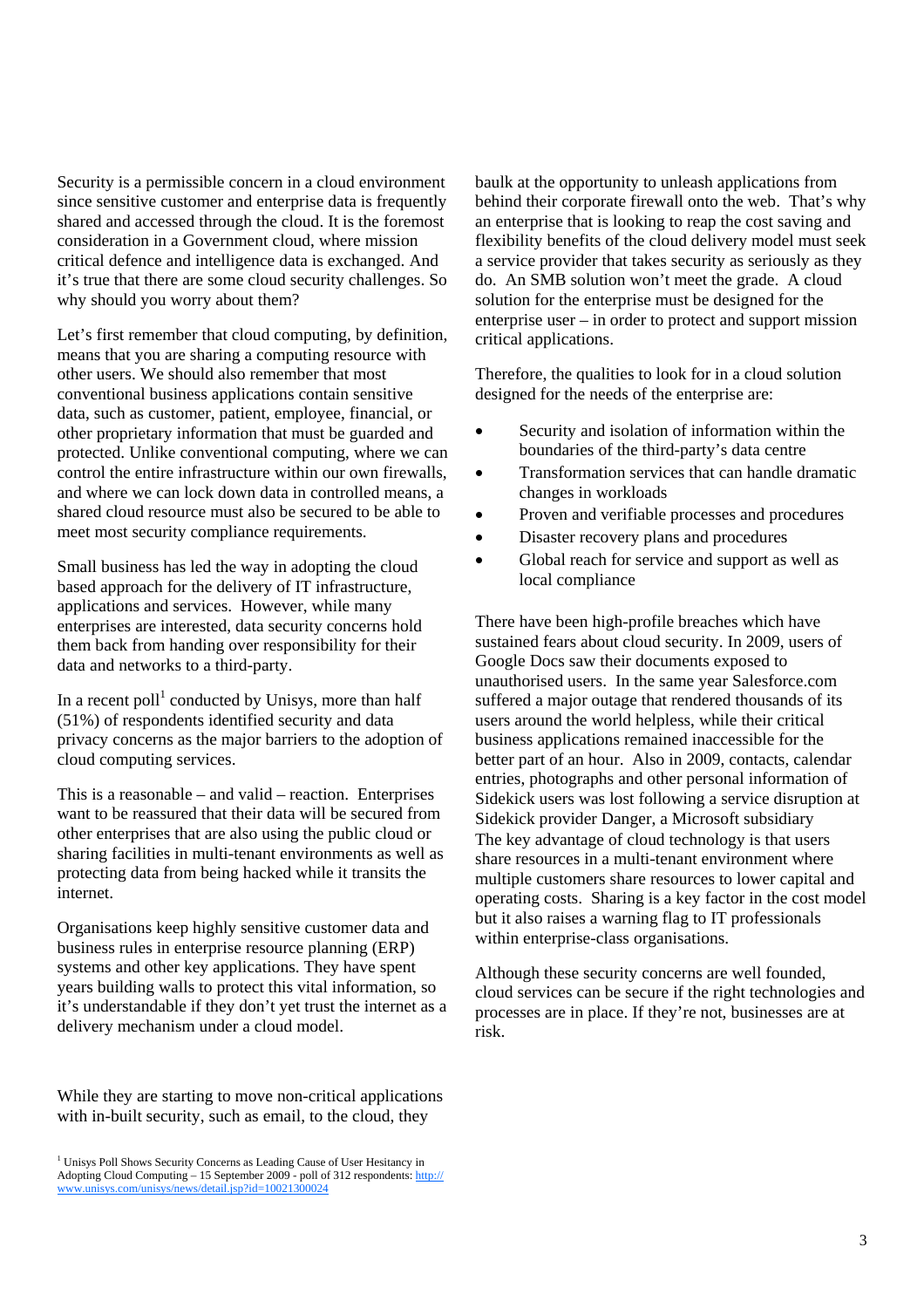## **Technology**

Perhaps the weakest link in the cloud computing chain is the level of security when data is transmitted across the internet from the service provider to the customer – this is called data-in-motion. Organisations that are contemplating moving back-office applications to the cloud should consider new encryption technologies to secure data during data transmission.

Unisys Stealth takes encryption of data-in-motion to the next level because it not only provides a higher level of encryption than the standard approach; it also breaks the information apart into multiple streams (bit-splitting) where data packets are split into multiple units as they are transported through the network, essentially cloaked during transmission, before being reassembled and delivered to end users.

A similar approach can be applied to data-at-rest, such as data stored on a disk, where data is split into bits and each bit is encrypted.

Unisys Stealth was initially designed for the US government and it is currently being trialled by the US Joint Forces Command (JFCOM) to enable the country's Department of Defence networks operating at different security levels to use a single network while ensuring data can only be accessed by authorised groups<sup>2</sup>.

At the crux of an IT manager's security concerns is the age-old dilemma between sharing information and the need to safeguard it from others. The traditional approach has been to silo information within systems – effectively building "walls" by using physically distinct and non-interconnected networks to manage access to that information.

Unisys Stealth Solution allows multiple communities of interest to share the same network without fear of another group accessing their data or even their workstations and servers. The result is a much simpler network infrastructure, increased agility to react to new opportunities, and enhanced security of network data.

### **Process**

The other area of security is not software, but a repeatable set of proven processes which minimises the risk of human error. Look for cloud data centres that have attained ISO 27001 and ISO20000 certification for best practice in Information Security Management, SAS 70 – type II certification for information processing and ITIL v3 certification for service management.

A service provider should allow its clients to conduct regular audits of its data centres to ensure their data is protected, private and compliant with various rules around data sovereignty. In New Zealand, for instance, the Reserve Bank's Outsourcing Policy<sup>3</sup> stipulates that "any outsourcing arrangements for bank functions must not create risk to the bank's ability to continue to provide and circulate liquidity in the economy, under normal business conditions or circumstances of stress or of failure of the bank or of a service provider to the bank".

# People

<sup>&</sup>lt;sup>2</sup> 'Encryption Evolution', Military Information Technology Magazine, December 2009

<sup>&</sup>lt;sup>3</sup> Reserve Bank of New Zealand Outsourcing Policy, P4: http://www.rbnz.govt.nz/finstab/banking/regulation/bs11.pdf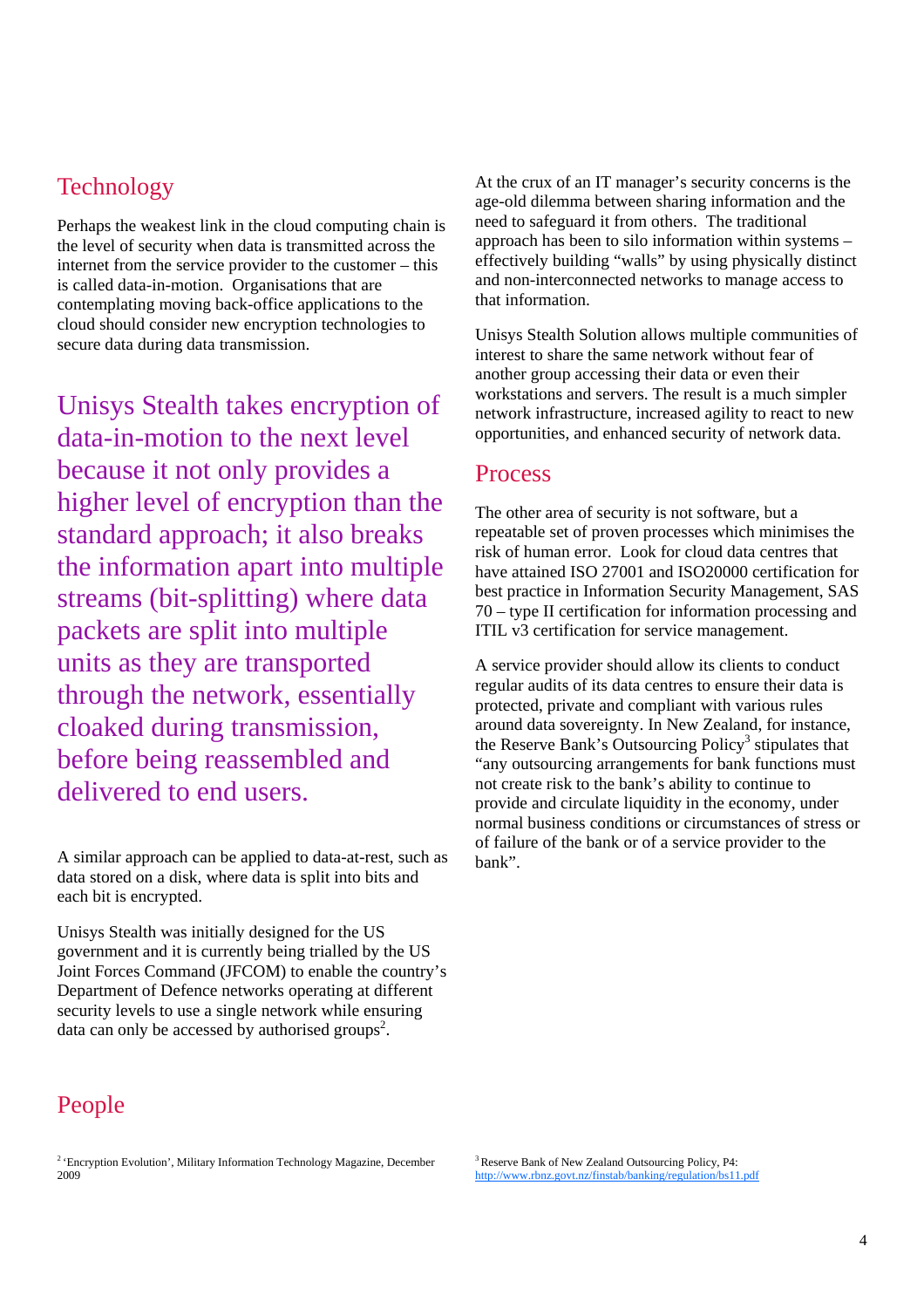### 5 steps to secure the enterprise-class cloud

#### 1. **Look for a cloud provider experienced in multi-tenant environments**

Ensure that your cloud service provider has experience running multi-tenant data centres where multiple organisations share the same hardware and network equipment. Operating this type of environment can be difficult, because each customer's data, applications, invoices, trouble tickets and reports have to be kept separate. The provider should also offer security and isolation of information within the boundaries of the data centre.

#### 2. **Secure data-in-motion via high level encryption**

Seek a cloud provider that takes the security of your company data as seriously as you do. Take encryption to the next level by combining with bitsplitting to break apart information into multiple streams.

#### 3. **Look at communities of interest**

Manage data access levels via multiple communities of interest rather than the traditional walls between IT systems.

#### 4. **Examine application security**

Applications, be they commodity, customised or complex, will require a detailed security assessment to gauge the required security posture in a multitenancy cloud environment. Application workloads which depend on sensitive data normally restricted to the enterprise due to security requirements will require particular attention. Choose a cloud provider with both experience and assessment capability in application management and migration, not just infrastructure management.

#### 5. **Look for a service provider with best practice certifications**

The provider should have proven and verifiable processes and procedures and allow third party audits. They should also have certifications as follows:

*ISO/IEC 27001*: The information security standard that requires providers to rigorously examine their security risks and implement processes and controls that address those risks.

*ISO/IEC 20000*: The international standard for IT service management that promotes an integrated approach to delivering managed services to meet customer requirements.

*SAS 70 – type II*: Short for 'Statement on Auditing Standard', SAS 70 is a type of audit which validates that a service provider has professional standards and satisfactory internal controls and safeguards when hosting or processing information on behalf of customers.

*ITIL v3*: Best practice IT service management framework which describes how IT resources should be organised to deliver business value, documenting the processes, functions & roles of IT service management.

Unisys' global network of data centres is frequently audited and certified to these standards. The centres also employ a layered approach to security with intrusion detection and prevention services, firewall management, 24x7 security monitoring, advanced correlation and analysis and auditable logs.

### Conclusion

Clouds are here to stay, no matter what the voices of dissent may say. Given the changing economic environment and the ongoing emphasis on cost savings, cloud adoption is the way of the future. As enterprises rethink their cost models and look for ways to access data anytime and anywhere, the one decisive factor that can make or break the cloud is the security and privacy it offers.

If the right security policies are not in place, organisations are at risk of their data being exposed and open to attack. If they are, cloud infrastructure can be just as secure as systems kept behind the corporate firewall.